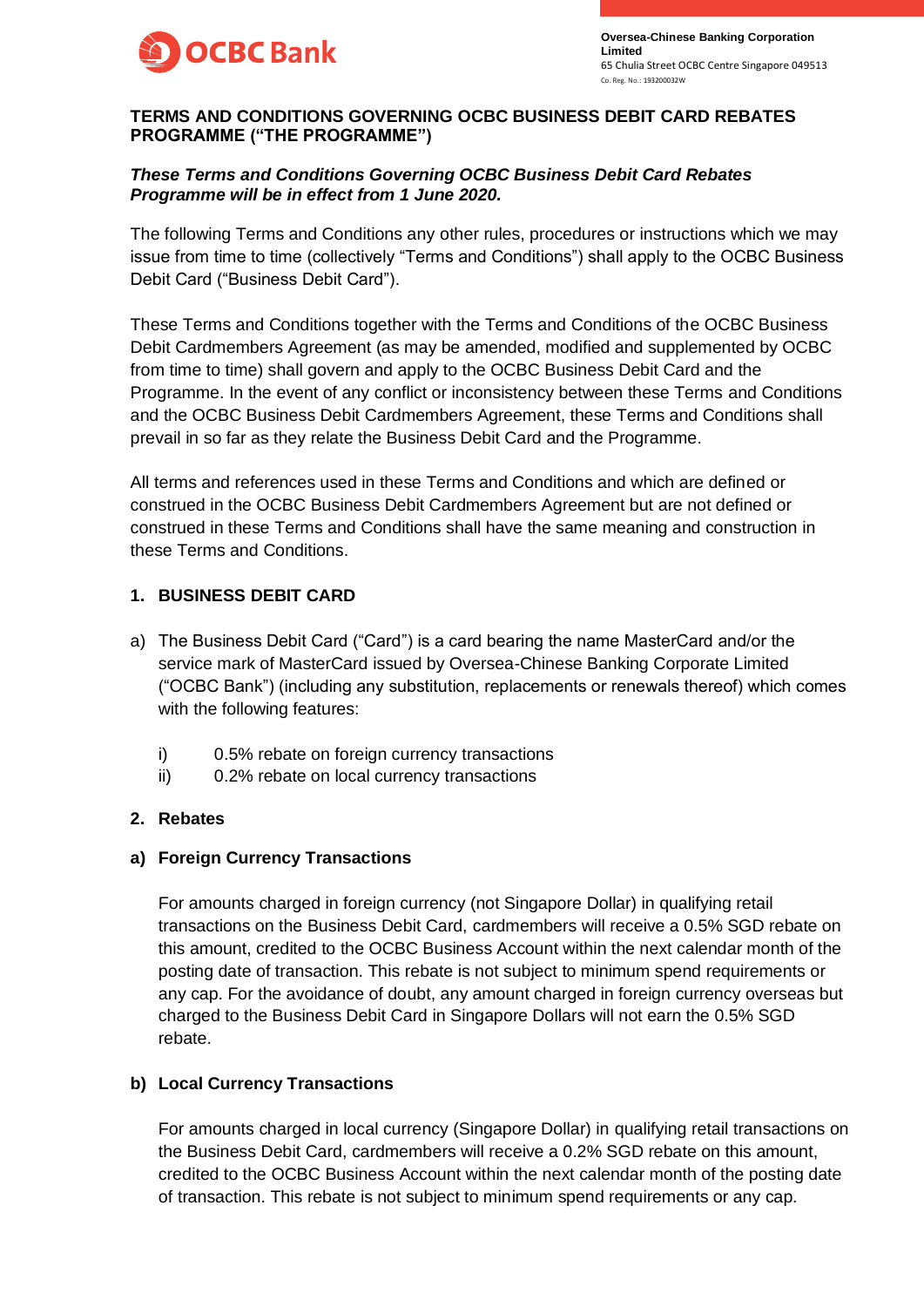

Posting date refers to the date when OCBC Bank receives the transaction details from the merchant/retailer that you made a transaction at. This may differ from the transaction date. Retail purchases can be made either in person or online and must be transacted via MasterCard. Excluded transactions are set out in Section 3. Other Conditions.

## **3. Other Conditions**

- a) Rebates are computed based on 2 decimal places per transaction without any rounding.
- b) Rebates earned will be credited into the Cardmembers' card account by the end of the relevant calendar month following the relevant calendar month in which the transaction was posted on the Cardmembers card account.
- c) We reserve the right to vary the percentage of the cash rebate without notice at any time or from time to time.
- d) Rebates are awarded only for retail purchases made on the Card. These exclude the following transactions
	- i) Annual card fees, Cash-On-Instalments, Instalment Payment Plan, Paylite, Tax Payments, Late Payments Charges, Cash Advances, Goods and Services Taxes;
	- ii) Bill Payments made via Internet Banking or any AXS network;
	- iii) Payments to the following Merchant Category Code and Description:

| <b>Merchant</b> | <b>Description</b>                                            |  |  |
|-----------------|---------------------------------------------------------------|--|--|
| Category        |                                                               |  |  |
| Code (MCC)      |                                                               |  |  |
| 4784            | <b>Tolls and Bridge Fees</b>                                  |  |  |
| 4829            | Wire Transfer Money Orders (WTMOs)                            |  |  |
| 4900            | Utilities-Electric, Gas, Heating Oil, Sanitary, Water         |  |  |
| 5199            | Nondurable Goods (Not Elsewhere Classified)                   |  |  |
| 5993            | <b>Cigars Stores and Stands</b>                               |  |  |
| 6010            | Member Financial Institution–Manual Cash Disbursements        |  |  |
| 6012            | Member Financial Institution–Merchandise And Services         |  |  |
| 6051            | Quasi Cash-Merchant (Non-Financial Institutions - Foreign     |  |  |
|                 | Currency, Non-Fiat Currency, Cryptocurrency)                  |  |  |
| 6211            | Securities-Brokers and Dealers                                |  |  |
| 6300, 5960      | Insurance Sales, Underwriting and Premiums/ Direct Marketing  |  |  |
|                 | <b>Insurance Services</b>                                     |  |  |
| 6513            | <b>Real Estate Agents and Managers</b>                        |  |  |
| 6540            | Non-Financial Institutions - Stored Value Card Purchase/Load  |  |  |
| 7349            | Cleaning, Maintenance and Janitorial Services                 |  |  |
| 7523            | Automobile Parking Lots and Garages                           |  |  |
| 7995            | Gambling - Betting, including Lottery Tickets, Casino Gaming  |  |  |
|                 | Chips, Off-Track Betting, and Wagers at Race Tracks           |  |  |
| 8211, 8220,     | Schools, Elementary and Secondary / Colleges, Universities,   |  |  |
| 8241, 8244,     | Professional Schools and Junior Colleges / Schools,           |  |  |
| 8249, 8299      | Correspondence / Schools, Business and Secretarial / Schools, |  |  |
|                 | Trade and Vocational / Schools And Educational Services-Not   |  |  |
|                 | <b>Elsewhere Classified</b>                                   |  |  |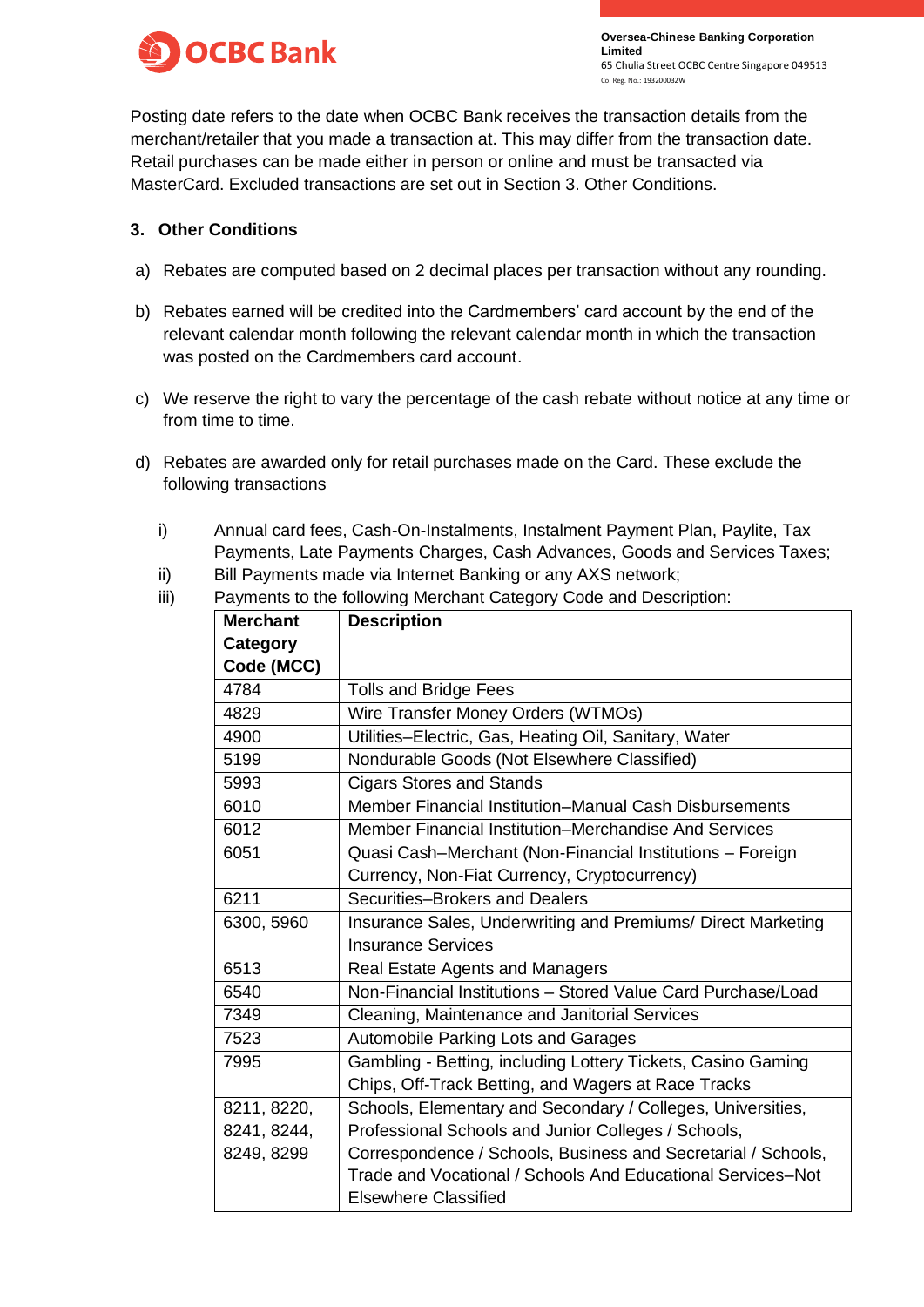



65 Chulia Street OCBC Centre Singapore 049513

| Co. Reg. No.: 193200032W |  |  |  |
|--------------------------|--|--|--|

| 8398, 8661 | Charitable/Religious Organizations                        |  |  |
|------------|-----------------------------------------------------------|--|--|
| 8651       | <b>Political Organizations</b>                            |  |  |
| 8675       | <b>Automobile Associations</b>                            |  |  |
| 8699       | Organizations, Membership-Not Elsewhere Classified (Labor |  |  |
|            | Union)                                                    |  |  |
| 9211       | Court Costs Including Alimony and Child Support           |  |  |
| 9222       | <b>Fines</b>                                              |  |  |
| 9223       | <b>Bail and Bond Payments</b>                             |  |  |
| 9311       | <b>Tax Payments</b>                                       |  |  |
| 9399       | Government Services-Not Elsewhere Classified              |  |  |
| 9402       | Postal Services-Government Only                           |  |  |
| 9405       | Intra-Government Purchases-Government Only                |  |  |

- iv) Transactions to Singapore Government Public Hospitals including Non-Profit Hospitals, Community Hospitals and Polyclinics under the MCC 8062;
- v) Transactions under Transportation and Tolls MCC 4111/4121/4131 except for transactions with Grab Transport, Gojek and licensed taxi operators (including, without limitation, Comfort/Citycab/ Transcab/ SMRT Taxi/ Premier Taxi/ Prime Taxi/ HDT Taxi). For avoidance of doubt, you will still earn rebates for transactions with Grab Transport, Gojek and licensed taxi operators (including, without limitation, Comfort/Citycab/ Transcab/ SMRT Taxi/ Premier Taxi/ Prime Taxi/ HDT Taxi) for all applicable Cards;
- vi) Other fees and charges;
- vii) Payments made via telephone or mail order;
- viii) Subscription and recurring payments;
- ix) Payments of membership fees to clubs and associations;
- x) Any other transactions determined by OCBC from time to time.
- e) Retail purchases charged to the Card on a relevant calendar month but yet to be posted to the Card Account within that calendar month will not be taken into account in the computation of rebates to be awarded for that calendar month.
- f) Refunded retail purchases will be deducted from the relevant monthly billed amount for the computation and award of rebates. Any reversed portion of rebates will be reflected in the Billing Statement of the following month.
- g) We may retract, deduct and/or re-compute any rebates awarded if any Cardmember abuses the rebates programme, as deemed fit by the bank, or if the Card Account is terminated by a Cardmember or the Bank.
- h) Any rebates awarded will be reflected in the statement of the OCBC business account that is linked to the relevant OCBC Business Debit Card provided on a monthly basis.
- i) We reserve the right to replace the rebates with another item or kind of reward as we may determine without notice at any time or from time to time.
- j) We reserve the right at any time without giving any reason or notice to the Cardmember to clawback, deduct withdraw or cancel any rebates awarded to you without liability. Cardmember will not be entitled to any payment or compensation whatsoever in respect of such deduction, withdrawal or cancellation.